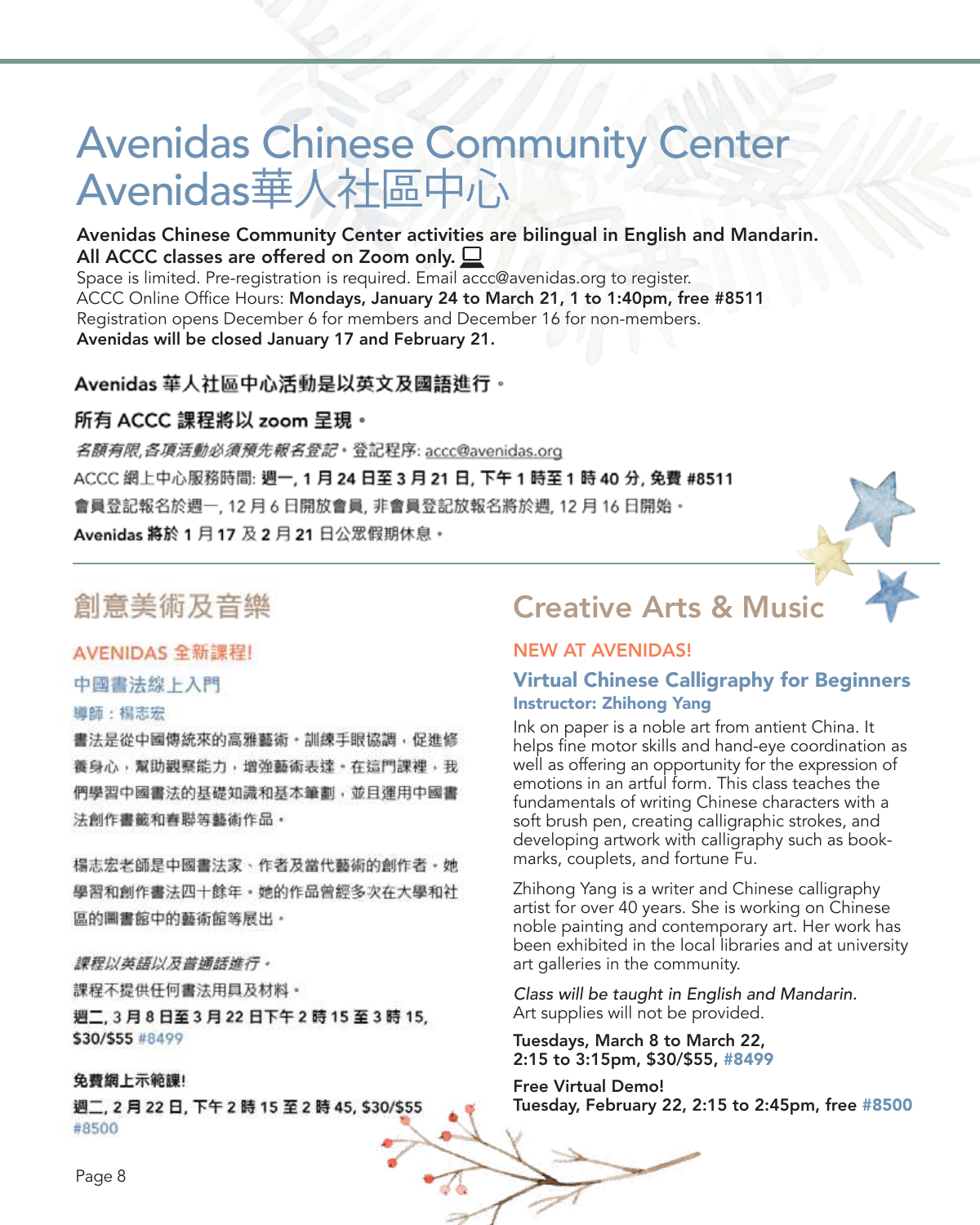#### 攝出耆妙人生 - 數碼相機攝影初階課程

#### 導師: 沈茂林

攝影就是一項能鍛煉腦筋、提升認知能力的活動, 有助預防 腦退化,亦可提升自信,而數碼拍攝科技令初學者的學習 成本和時間大大減少。這個初階課程會教授一些最基本攝 影原理和技巧,認識影像不同的表達方式,通過不同的影 像閱讀, 今學員能初步對攝影有較全面的基本認識, 學員 們在指導下將完成一些簡 單的影像習作,並於課堂上檢 视 -

Chris 是一位資深專業攝影師,有十五多年經驗,亦贏得 無數國際獎項。

\*備註:學員須自備相機, 初班可以用智能手機

週三,2月9日至3月16日,

上午 10 時 30 至 11 時 30 分, \$40/\$65 #8490

#### 中國國畫班-嶺南畫派

#### 導師: 蕭日明

蕭日明先生為國際級嶺南派國畫老師, 他曾經於中國、 香港及三藩市等地舉辦個人畫展。本課程為國畫基礎, 針對 顏色配搭運用, 配合富有現代感色彩的中國畫風, 結合中西 合璧混合西方技巧。歡迎初學者! 名額有限,請從速預先報名。 週一及週五,上午10時30至12時, 1月24日至2月28日, (1/31, 2/4, 2/21沒課), \$40/\$65 #8491

## ACCC 網 上K歌

讓我們一起歡天喜地歌出好心情! 歡迎提前電郵遞交您 喜歡的歌曲及附上YouTube鏈接給我們,可親的網紅DJ可 替你優先添加至播放列表中喔 - 任何語言都歡迎! 趕快 拿起你的耳機聽筒(含麥克風), 便可華麗轉身成為明日 網紅!我們歡迎啦啦隊,粉絲及愛舞愛動的你出席參與! 名額有限, 敬請預先登記出席。

週五, 1月28日至3月11日, (2/4 沒課),下午1時至2 時,免費/S35 #8489

## Digital Photography—A Beginners Class Instructor: Chris Shum

Photography is an excellent activity that can help to keep the brain active, improve cognitive power, and boost memory in seniors. Digital photography makes learning a lot easier for beginners. In this beginner's class, we will teach you some basic principles and techniques of photography. You will learn the different methods to express the subjects through your images. By understanding and critiquing different images, you will have a good first step in photography basics. Students will complete simple assignments with guidance and will share their work in class.

Chris has been a professional photographer for over 15 years. He has been awarded in many international photography contests.

\*Participants are required to have their own photography device. Smartphones are OK.

Wednesdays, February 9 to March 16, 10:30 to11:30am, \$40/\$65, #8490

## Chinese Brush Painting— Lingnan Painting Style Instructor: Andrew Siu

Andrew Siu is an internationally recognized teacher of ink-brush painting who has exhibited in Hong Kong, China and San Francisco. The painting style in this class will mix Eastern and Western techniques with color. Beginners welcome. Art supplies will not be provided. Space is limited.

Pre-registration required.

Mondays and Fridays, 10:30am to noon January 24 to February 28, (no class 1/31, 2/4, 2/21) \$40/\$65 #8491

## ACCC Online Karaoke

Sing your heart out to your favorite songs! Send your favorite songs with YouTube links in any language to us in advance and our virtual DJ will add them to the playlist. Hurry up! Grab your headset (with microphone) and become a virtual super star in no time! We welcome cheerleaders, followers, and anyone who loves dancing along with music to join.

Space is limited.

Pre-registration is required.

Fridays, January 28 to March 11, (no class 2/4), 1 to 2pm, free/\$35 #8489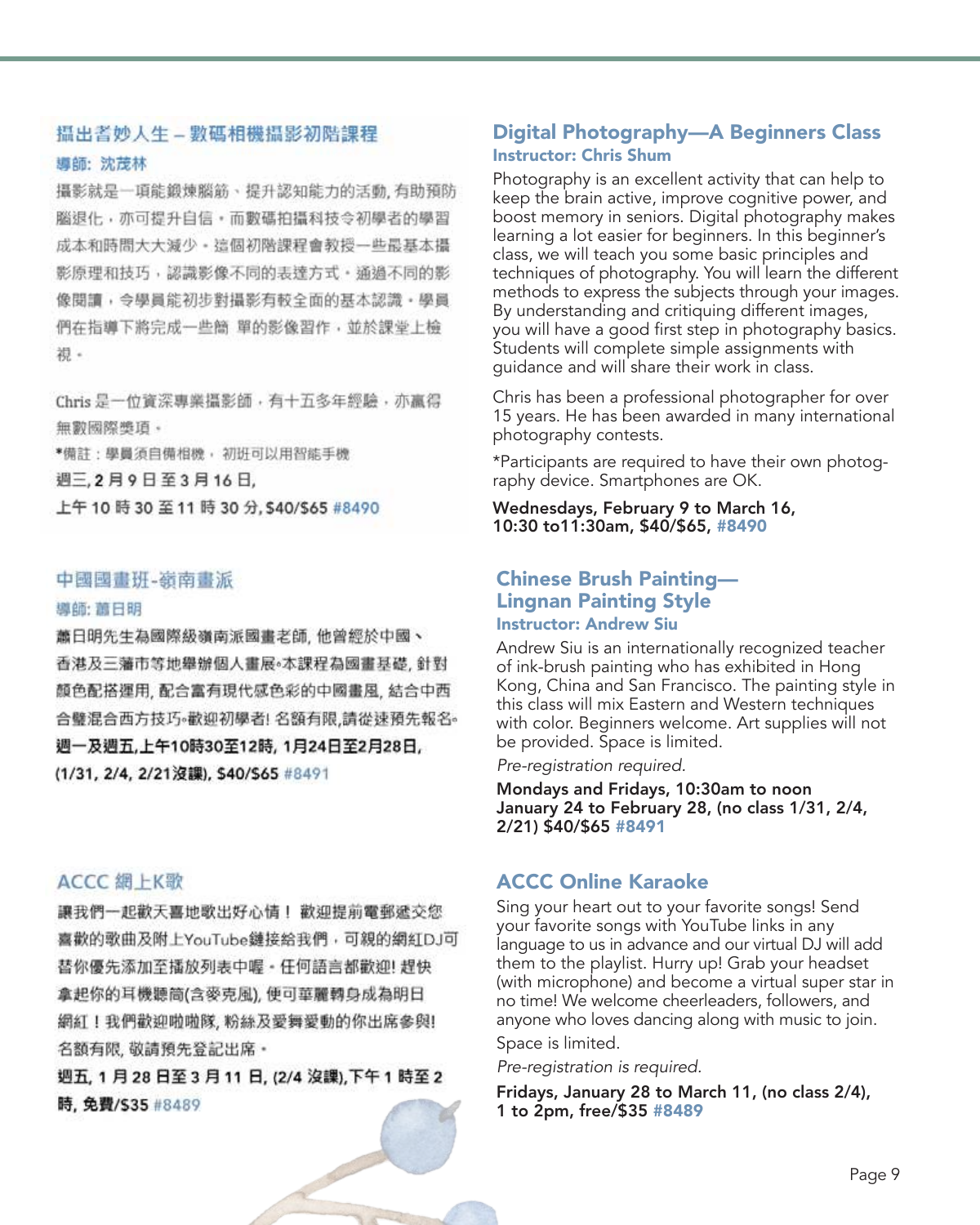

## 養牛運動

## 遙距八段錦運動

八段錦鍛煉可以改善您的身心健康·班上資深的八段錦義 工帶領下將遙距指導學員完成八段錦·加入我們這 30分 鐘的小組練習,

\*上課前必須完成自負責任同意表。

## 進階班:週一, 1月24日至3月21日,下午2時30至

3 時, (no class: 1/31, 2/21), 免費, #8493

\*谁階班學員必須先完成我們之前的遙距八段錦課程。

## 散迎初學者: 週三.

1月19日至3月16日,上午9時30至10時,免費, #8492

## ACCC 排舞班

#### 導師:游光騰及許秋英

這非一般的舞蹈課!在學習新步法的同時又能鍛煉大腦和 身體,增強平衡力。配合時尚國際流行的輕快音樂,節慶 及經典金曲 - 不需舞伴, 歡迎初學者 - 流行舞蹈健身又好 玩·\*上課前必須完成自負責任同意表·

週二, 1 月 18 日至 3 月 15 日, (2/1 沒課), 上午 11 時至 12 時. 免費/\$35 #8495

## 蓮花舞健身運動

Page 10

#### 導師: 陳曉茜, VivAsia

蓮花舞為有氧舞蹈運動,舞蹈能讓你增添活力,提昇個人鍛 鍊指數 • 課程將結合不同的亞洲舞蹈風格 • 音樂和文化潮 流,帶來有趣的運動新體驗。課程包括風格多樣的舞蹈(扇 形舞蹈,太極打鼓,寶萊塢,班達里舞等)及文化氣色, 以帶來有趣的舞蹈運動新體驗,參加者可以一邊跳舞 一邊 坐著或站立,並會使用水果,筷子,毛巾等家居用品作舞 且!

\*上課前必須完成自負責任同意表。 週五, 1 月 14 日至 3 月 18 日, (2/4 沒課), 上午9時30至10時15分,免費,#8494

# Fitness

## Virtual BaDuanJin Exercise

BaDuanJin exercise helps to improve your mind and body. Join us for this 30-minute virtual group exercise practice. A volunteer facilitator will guide you through Eight Pieces of BaDuanJin session.

\*Participants must complete a waiver prior to class.

Intermediate Level: Mondays, January 24 to March 21, 2:30 to 3pm, (no class: 1/31, 2/21), free #8493

\*Intermediate students must have completed at least ONE quarter of BaDuanJin class with us.

Welcome Beginners: Wednesdays, January 19 to March 16, 9:30 to 10am, free #8492



#### ACCC Line Dancing Instructors: Kent You & Sandy Hsu

Not your usual line-dancing Zoom class! Exercise your brain and body while enhancing balance as you learn new steps. Dance to a wide variety of international music—including pop music, classics, and seasonal songs. No partner needed. Beginners welcome. Dance is fun!

\*Participants must complete a waiver prior to class. Tuesdays, January 18 to March 15, (no class 2/1), 11am to noon, free/\$35 #8495

#### Lotus Dance Fitness Instructor: Corinna Shi, VivAsia

Add the "spice of culture" to your personal fitness program! Lotus Dance is an aerobic dance-fitness program that showcases many of the vibrant cultures of the continent of Asia. Classes include different styles of dance (fan dance, taiko drumming, Bollywood, bandari and more) with cultural props for a fun experience. Participants can sit or stand while dancing and use household items such as fruit, chopsticks, towels and more!

\*Participants must complete a waiver prior to class.

Fridays, January 14 to March 18, (no class 2/4) 9:30 to 10:15am, free #8494